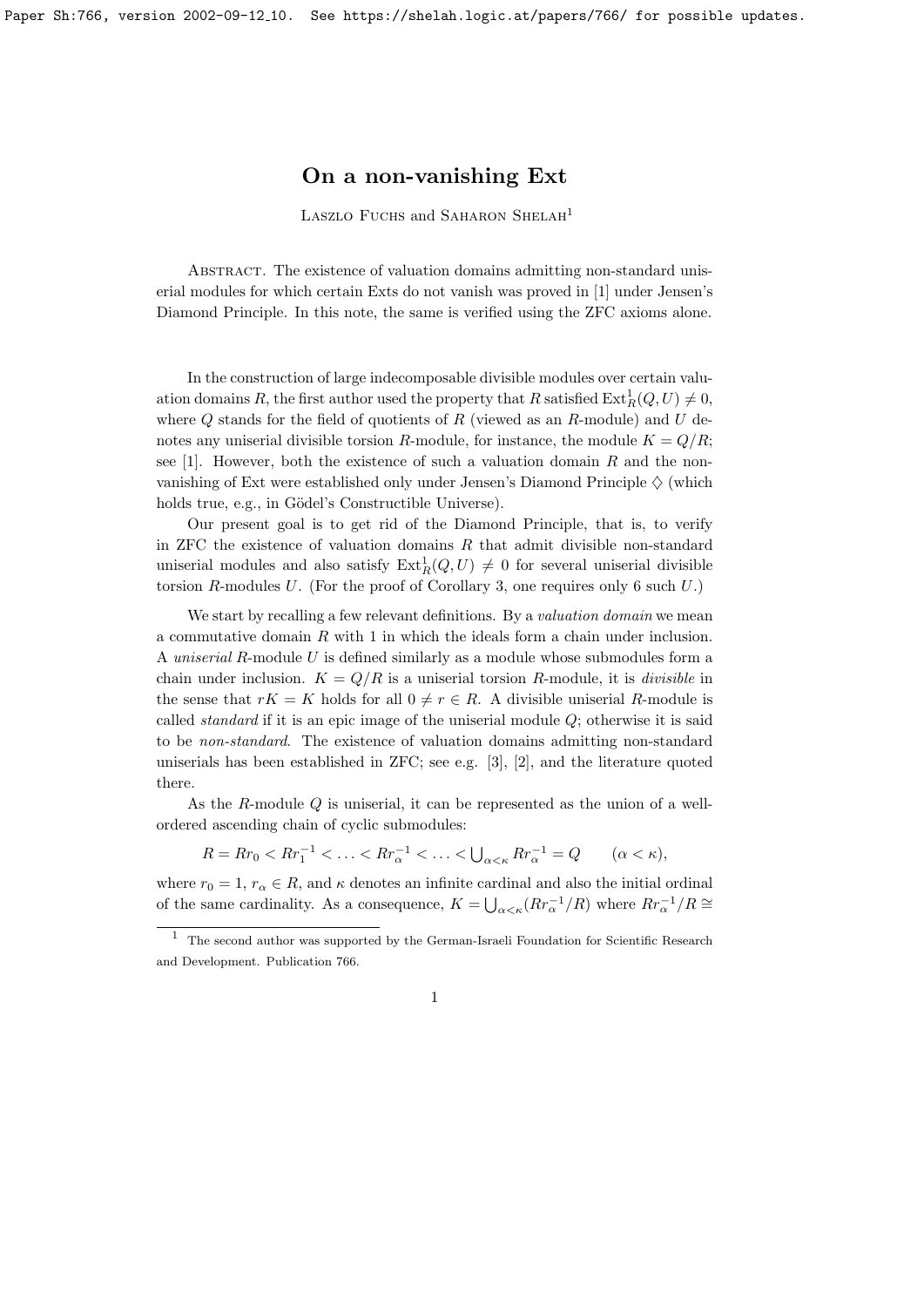$R/Rr_\alpha$  are cyclically presented R-modules. We denote by  $\iota_\alpha^\beta: R r_\alpha^{-1}/R \to R r_\beta^{-1}/R$ the inclusion map for  $\alpha < \beta$ , and may view K as the direct limit of its submodules  $Rr_{\alpha}^{-1}/R$  with the monomorphisms  $\iota_{\alpha}^{\beta}$  as connecting maps.

A uniserial divisible torsion module  $U$  is a 'clone' of  $K$  in the sense of Fuchs-Salce [2], if there are units  $e_{\alpha}^{\beta} \in R$  for all pairs  $\alpha < \beta$  ( $\lt \kappa$ ) such that

$$
e_{\alpha}^{\beta}e_{\beta}^{\gamma}-e_{\alpha}^{\gamma}\in Rr_{\alpha} \quad \text{ for all } \alpha < \beta < \gamma < \kappa,
$$

and U is the direct limit of the direct system of the modules  $Rr_{\alpha}^{-1}/R$  with connecting maps  $\iota_{\alpha}^{\beta}e_{\alpha}^{\beta}: Rr_{\alpha}^{-1}/R \to Rr_{\beta}^{-1}/R$   $(\alpha < \beta)$ ; i.e. multiplication by  $e_{\alpha}^{\beta}$  followed by the inclusion map. It might be helpful to point out that though  $K$  and  $U$  need not be isomorphic, they are 'piecewise' isomorphic in the sense that they are unions of isomorphic pieces.

Let R denote the valuation domain constructed in the paper  $[1]$  (see also Fuchs-Salce [2]) that satisfies  $\text{Ext}^1_R(Q, K) \neq 0$  in the constructible universe L. Moreover, there are clones  $U_n$  of K, for any integer  $n > 0$ , that satisfy  $\text{Ext}^1_R(Q, U_n) \neq 0$ : for convenience, we let  $K = U_0$ .

This R has the value group  $\Gamma = \bigoplus_{\alpha < \omega_1} \mathbb{Z}$ , ordered anti-lexicographically, and its quotient field Q consists of all formal rational functions of  $u^{\gamma}$  with coefficients in an arbitrarily chosen, but fixed field, where u is an indeterminate and  $\gamma \in \Gamma$ . It is shown in  $[2]$  that such an R admits divisible non-standard uniserials (i.e. clones of K non-isomorphic to K), and under the additional hypothesis of  $\Diamond_{\aleph_1}$ ,  $\text{Ext}_{R}^{1}(Q, U_n) \neq 0$  holds; in other words, there is a non-splitting exact sequence

$$
0 \to U_n \to H_n \xrightarrow{\phi} Q \to 0.
$$

Using the elements  $r_{\alpha} \in R$  introduced above, for each  $n < \omega$  we define a tree  $T_n$  of length  $\kappa$  whose set of vertices at level  $\alpha$  is given by

$$
T_{n\alpha} = \{ x \in H_n \mid \phi(x) = r_{\alpha}^{-1} \}.
$$

The partial order  $\leq_T$  is defined in the following way:  $x \leq_T y$  in  $T_n$  if and only if, for some  $\alpha < \beta$ , we have  $\phi x = r_{\alpha}^{-1}$  and  $\phi y = r_{\beta}^{-1}$  such that

$$
x = r_{\alpha}^{-1} r_{\beta} y \quad \text{in } H_n,
$$

where evidently  $r_{\alpha}^{-1}r_{\beta} \in R$ .

Fix an integer  $n > 0$ , and define T as the union of the trees  $T_0, T_1, \ldots, T_n$ with a minimum element z adjoined. It is straightforward to check that  $(T, \leq_T)$  is indeed a tree with  $\kappa$  levels, and the inequalities  $\text{Ext}_R^1(Q, U_i) \neq 0$   $(i = 0, 1, \ldots, n)$ guarantee that T has no branch of length  $\kappa$ .

We now define a model M as follows. Its universe is the union of the universes of  $R, Q, U_i, H_i$   $(i = 0, \ldots, n)$ , and it has the following relations:

(i) unary relations  $R, Q, U_i, H_i, T$ , and  $S = \{r_\alpha \mid \alpha < \kappa\},\$ 

(ii) binary relation  $\leq_T$ , and  $\leq_S$  (which is the natural well-ordering on S),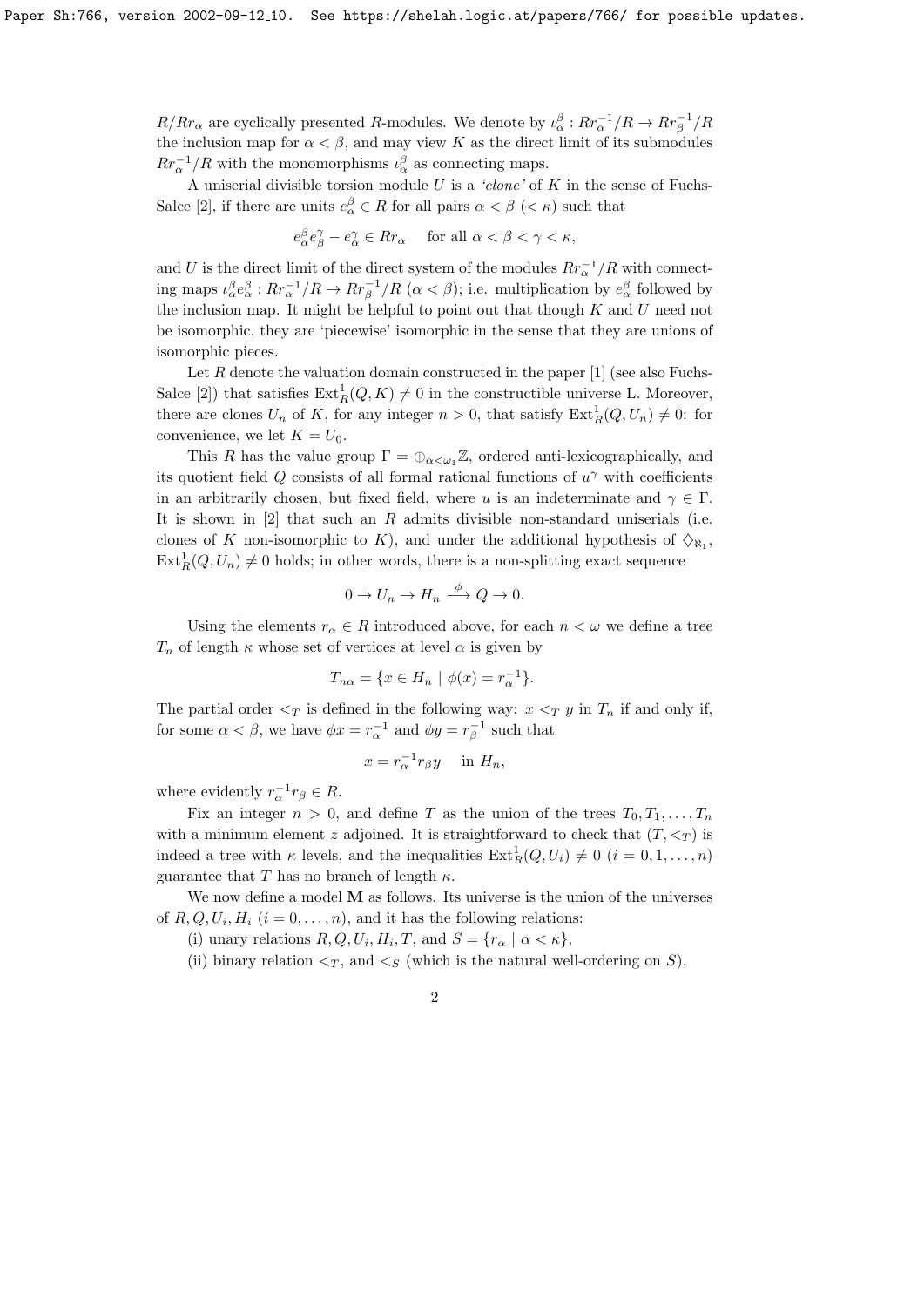(iii) individual constants  $0_R$ ,  $0_Q$ ,  $0_{U_i}$ ,  $1_R$ , and

(iv) functions: the operations in  $R, Q, U_i, H_i$ , where R is a domain,  $Q, U_i, H_i$ are R-modules,  $\phi_i$  is an R-homomorphism from  $H_i$  onto  $Q$   $(i = 0, \ldots, n,$  and  $\psi: Q \to K$  with Ker  $\psi = R$  is the canonical map.

We argue that even though our universe V does not satisfy  $V=L$ , the class L does satisfy it, and so in L we can define the model M as above. Let T be the first order theory of M. So the first order (countable theory)  $\bf{T}$  has in L a model in which

(\*)<sub>M</sub> the tree  $(T, \leq_T)$  with set of levels  $(S, \leq_S)$  and with the function  $\phi = \cup \phi_i$ ) giving the levels, as interpreted in  $M$ , has no full branch (this means that there is no function from S to T increasing in the natural sense and inverting  $\phi$ , ot any  $\phi_i$ ).

Hence we conclude as in  $[3]$  (by making use of Shelah  $[4]$ ) that there is a model  $M'$  with those properties in V (in fact, one of cardinality  $\aleph_1$ ).

Note that  $(S, \leq_S)$  as interpreted in M' is not well ordered, but it is still a linear order of uncountable cofinality (in fact, of cofinality  $\aleph_1$ ), the property  $({}^{\star})_{\mathbf{M}'}$ still holds, and it is a model of T. This shows that all relevant properties of M in L hold for  $M'$  in V, just as indicated in [3].

It should be pointed out that, as an alternative, instead of using a smaller universe of set theory L, we could use a generic extension not adding new subsets of the natural numbers (hence essentially not adding new countable first order theories like  $T$ ).

If we continue with the same argument as in [3], then using [4] we can claim that we have proved in ZFC the following theorem:

THEOREM 1. There exist valuation domains  $R$  admitting non-standard uniserial torsion divisible modules such that  $\text{Ext}^1_R(Q, U_i) \neq 0$  for various clones  $U_i$  of K.  $\blacksquare$ 

Hence we derive at once that the following two corollaries are true statements in ZFC; for their proofs we refer to [2].

COROLLARY 2. There exist valuation domains  $R$  such that if  $U, V$  are nonisomorphic clones of K, then  $\text{Ext}^1_R(U, V)$  satisfies:

(i) it is a divisible mixed R-module;

(ii) its torsion submodule is uniserial.

More relevant consequences are stated in the following corollaries; they solve Problem 27 stated in [2].

Corollary 3. There exist valuation domains admitting indecomposable divisible modules of cardinality larger than any prescribed cardinal.  $\blacksquare$ 

Corollary 4. There exist valuation domains with superdecomposable divisible modules of countable Goldie dimension.

3